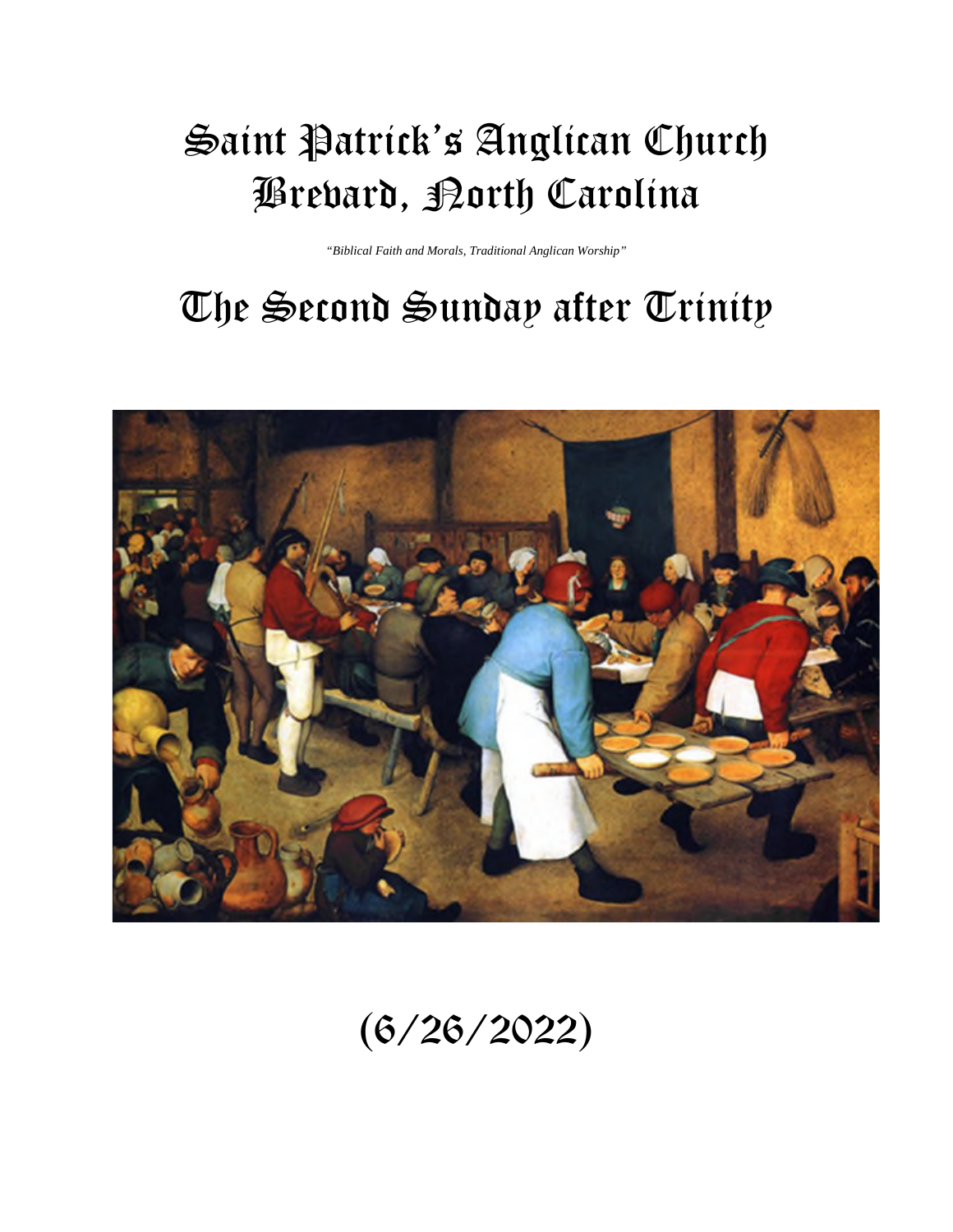# **Zoom Invitation – All Services.**

<https://us02web.zoom.us/j/7981670560?pwd=c0xCeGxod2h1R0YyTzNEOG93MUJBUT09> Click on this link, or copy/paste into your browser. (This link is only available during services.)

Trinity I Sunday service, in case you missed it: (Sorry, Facebook is not working. I will send out another message when they get it sorted out.)

(Or<https://www.stpatricksbrevard.org/Sermons.html>)

#### **From the Vicar**

This coming Sunday will be Mission Committee, Potluck, and Intake for Sharing House. I will try to get the package out today. Please look it over and send me any additions or corrections.

A lot is happening with the building. In particular, the pad for the porte-cochère which will be over the new entrance. It will allow covered access to the building for loading and unloading when it is raining. Also, there has been some little discussion about the color for the stucco. I hope to have a report on that for you this Sunday. Thanks to Gary, we have gotten our electronic equipment sorted out as between what is to be done by Comporium and what by Total Tech WNC. Also, Katherine will have a report on our future sign. We are going to have a very interesting Mission Committee meeting this Sunday. I would otherwise say "pack a lunch," but we have that covered.

Please see below our Altar Beautification. Thanks to Deacon Bob, we have added 3 symbols: the Alpha, the Omega, and the Chi-Rho to the front. The Alpha and Omega are taken from the Revelation to Saint John the Divine, **"I am Alpha and Omega, the beginning and the end, the first and the last."** (Revelation 22:13). The Chi-Rho is an ancient Christian symbol. Chi and Rho are the first two letters of "Christ" in Greek. Thus, our altar can be read as "Christ, the first and the last."

Yours in Christ, Nick+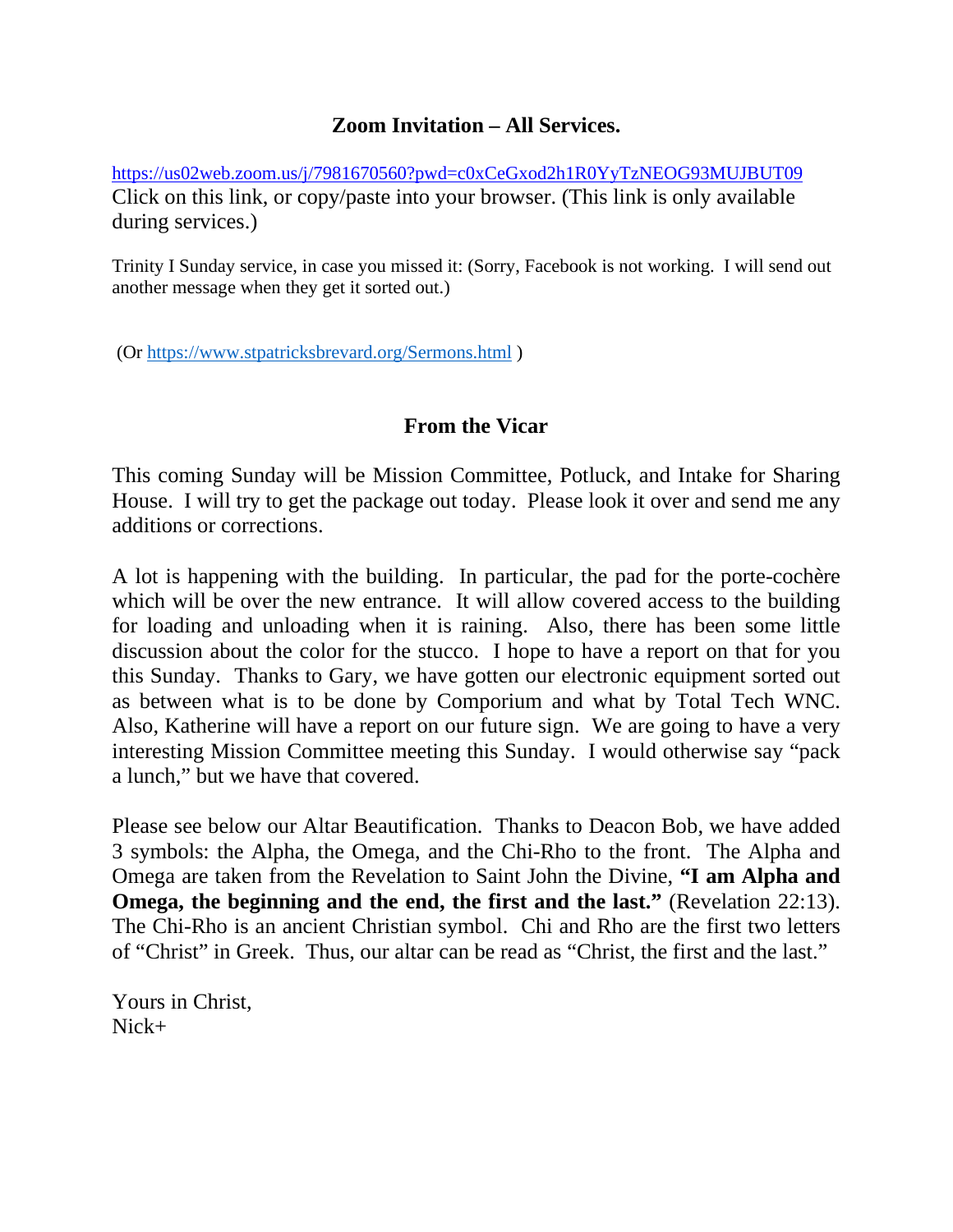# **Altar Beautification**



In case you missed it, here is our altar after being beautified by the addition of Alpha, Omega, and Chi-Rho.

#### **Upcoming Events**

**June 22, 2022** 12:15 NATIVITY OF JOHN BAPTIST (White.) **June 26, 2022** 10:30. Trinity II, Intake for Sharing House, Mission Committee, Potluck. **June 29, 2022** STS. PETER AND PAUL (Red.) **July 3, 2022** 10:30 Trinity III, VOM, Update Prayer List. **Sep.12-16, 2022** Diocesan Synod – Asheville, NC

**Those who serve:** 

**Preacher:** Fr. Nick.

**Committee Member: Lector:** Nancy Funston **Epistoler:** Kathryn Hackett-Fields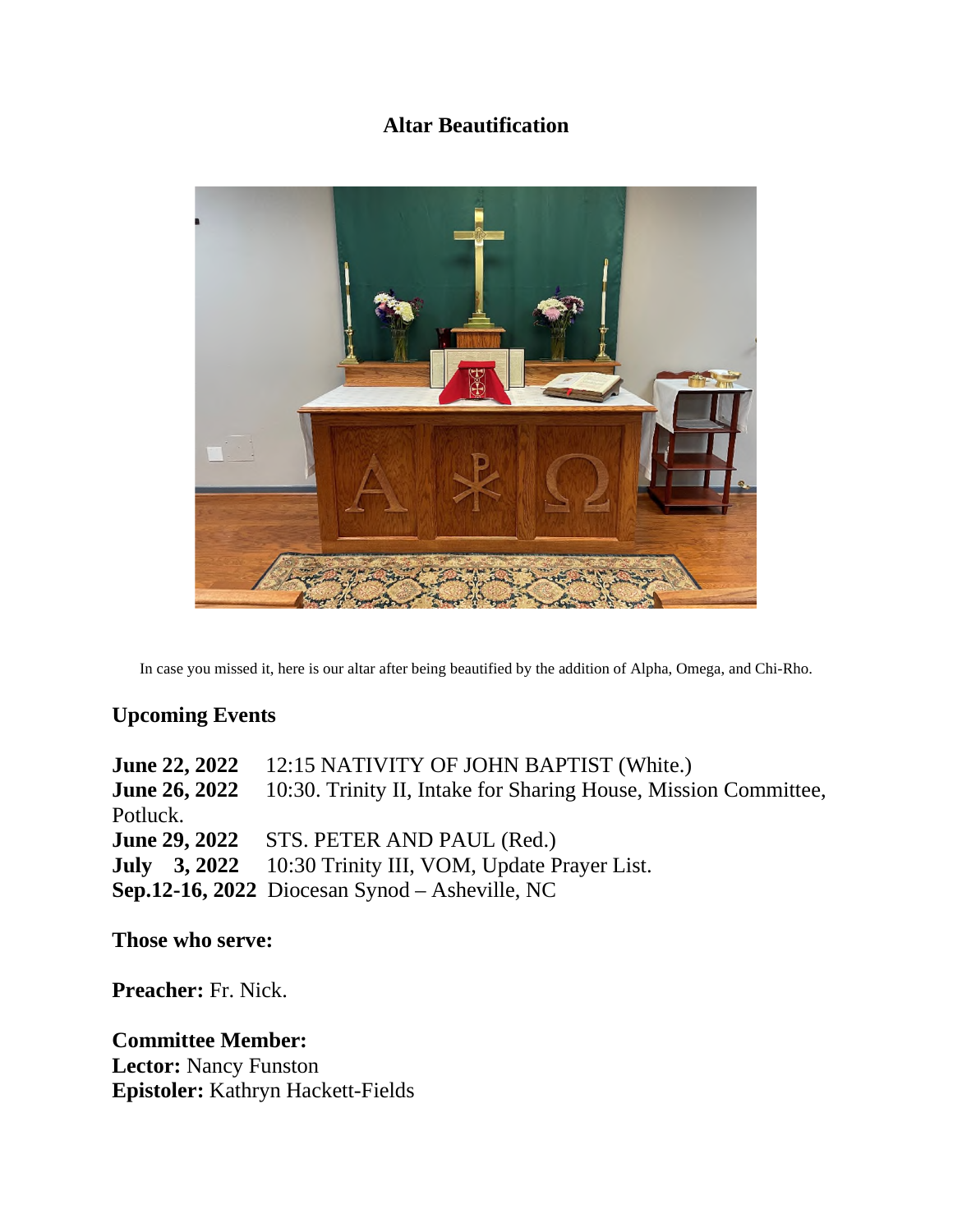**Server:** Philip Sheppard

# **Birthdays and Anniversaries:** Lorraine Seger (06/28).

# **Music:**

101 Prelude Salve Regina Babou 102 Pro 376 Come down 0 Love divine 103 Kyrie 104 Sequence 249 Thy Gospel Jesus 105 Sequence 249 Thy Gospel Jesus (short for after) 106 Ser 294 Sing, my soul, his wondrous love 107 Offertory Fairest Lord Jesus 108 Doxology 109 Sanctus 110 712 Agnus Die 111 Com 203 My God, thy table now is spread 112 Gloria 113 Rec 519 Once to every man and nation 114 Postlude Mag ich Ungluck nicht widerstahn Pachelbel...

# **Proper Lessons**

# **The Collect**

O LORD, who never failest to help and govern those whom thou dost bring up in thy stedfast fear and love; Keep us, we beseech thee, under the protection of thy good providence, and make us to have a perpetual fear and love of thy holy Name; through Jesus Christ our Lord. Amen.

# **Old Testament Reading**

Deuteronomy 20:1-9

The Lesson is written in the  $20<sup>th</sup>$  Chapter of the Fifth Book of Moses, commonly called Deuteronomy, beginning at the  $1<sup>st</sup>$  verse.

When thou goest out to battle against thine enemies, and seest horses, and chariots, and a people more than thou, be not afraid of them: for the LORD thy God is with thee, which brought thee up out of the land of Egypt. And it shall be, when ye are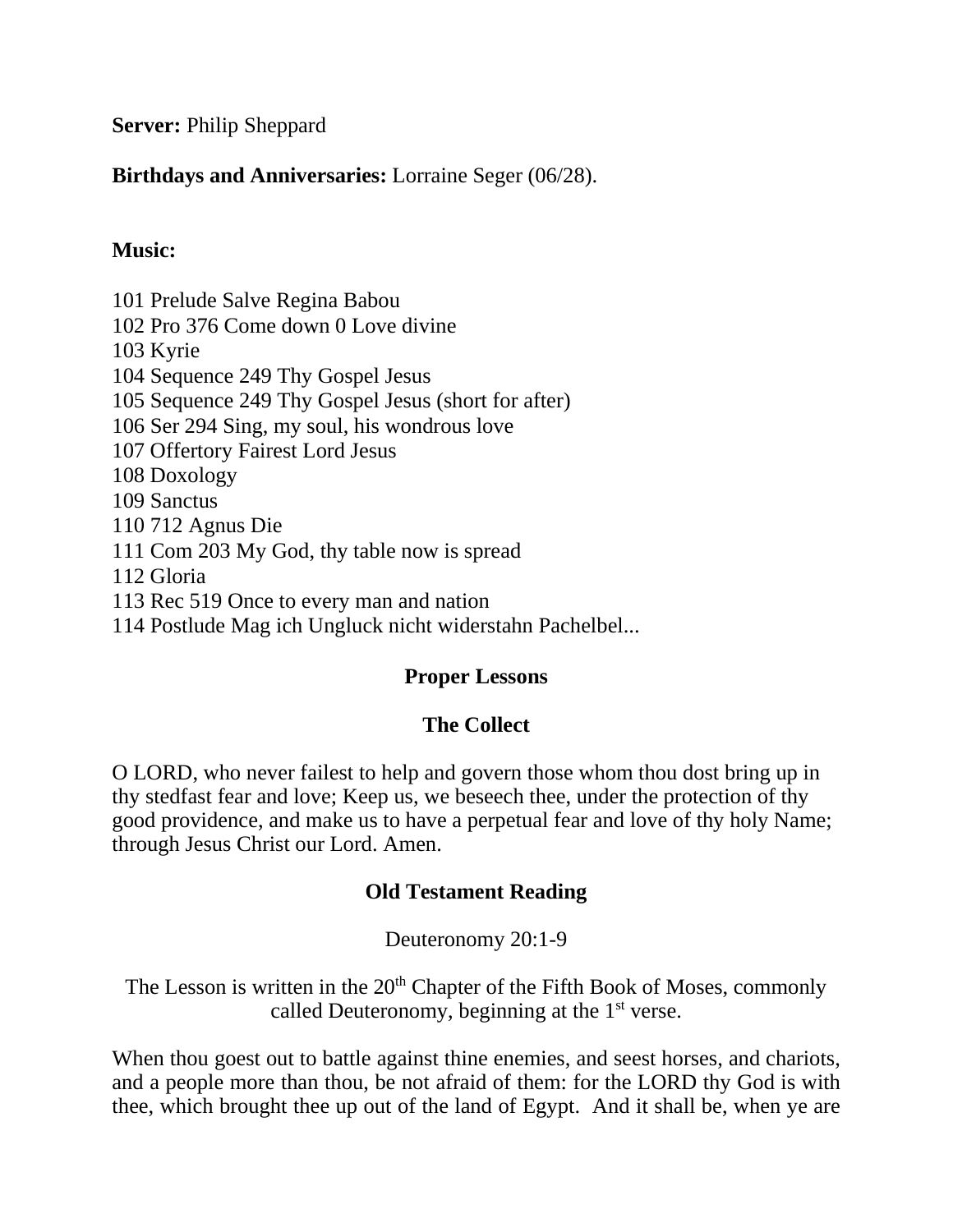come nigh unto the battle, that the priest shall approach and speak unto the people, And shall say unto them, Hear, O Israel, ye approach this day unto battle against your enemies: let not your hearts faint, fear not, and do not tremble, neither be ye terrified because of them; For the LORD your God is he that goeth with you, to fight for you against your enemies, to save you. And the officers shall speak unto the people, saying, What man is there that hath built a new house, and hath not dedicated it? let him go and return to his house, lest he die in the battle, and another man dedicate it. And what man is he that hath planted a vineyard, and hath not yet eaten of it? let him also go and return unto his house, lest he die in the battle, and another man eat of it. And what man is there that hath betrothed a wife, and hath not taken her? let him go and return unto his house, lest he die in the battle, and another man take her. And the officers shall speak further unto the people, and they shall say, What man is there that is fearful and fainthearted? let him go and return unto his house, lest his brethren's heart faint as well as his heart. And it shall be, when the officers have made an end of speaking unto the people, that they shall make captains of the armies to lead the people.

(Here endeth the Lesson.)

# **Psalms**

# Psalm 76

1 IN Judah is God known; \* his Name is great in Israel.

2 At Salem is his tabernacle, \* and his dwelling in Sion.

3 There brake he the arrows of the bow, \* the shield, the sword, and the battle.

4 Thou art glorious in might, \* when thou comest from the hills of the robbers.

5 The proud are robbed, they have slept their sleep; \* and all the men whose hands were mighty have found nothing.

6 At thy rebuke, O God of Jacob, \* both the chariot and horse are fallen.

7 Thou, even thou art to be feared; \* and who may stand in thy sight when thou art angry?

8 Thou didst cause thy judgment to be heard from heaven; \* the earth trembled, and was still,

9 When God arose to judgment, \* and to help all the meek upon earth.

10 The fierceness of man shall turn to thy praise; \* and the fierceness of them shalt thou refrain.

11 Promise unto the LORD your God, and keep it, all ye that are round about him; \* bring presents unto him that ought to be feared.

12 He shall refrain the spirit of princes, \* and is wonderful among the kings of the earth.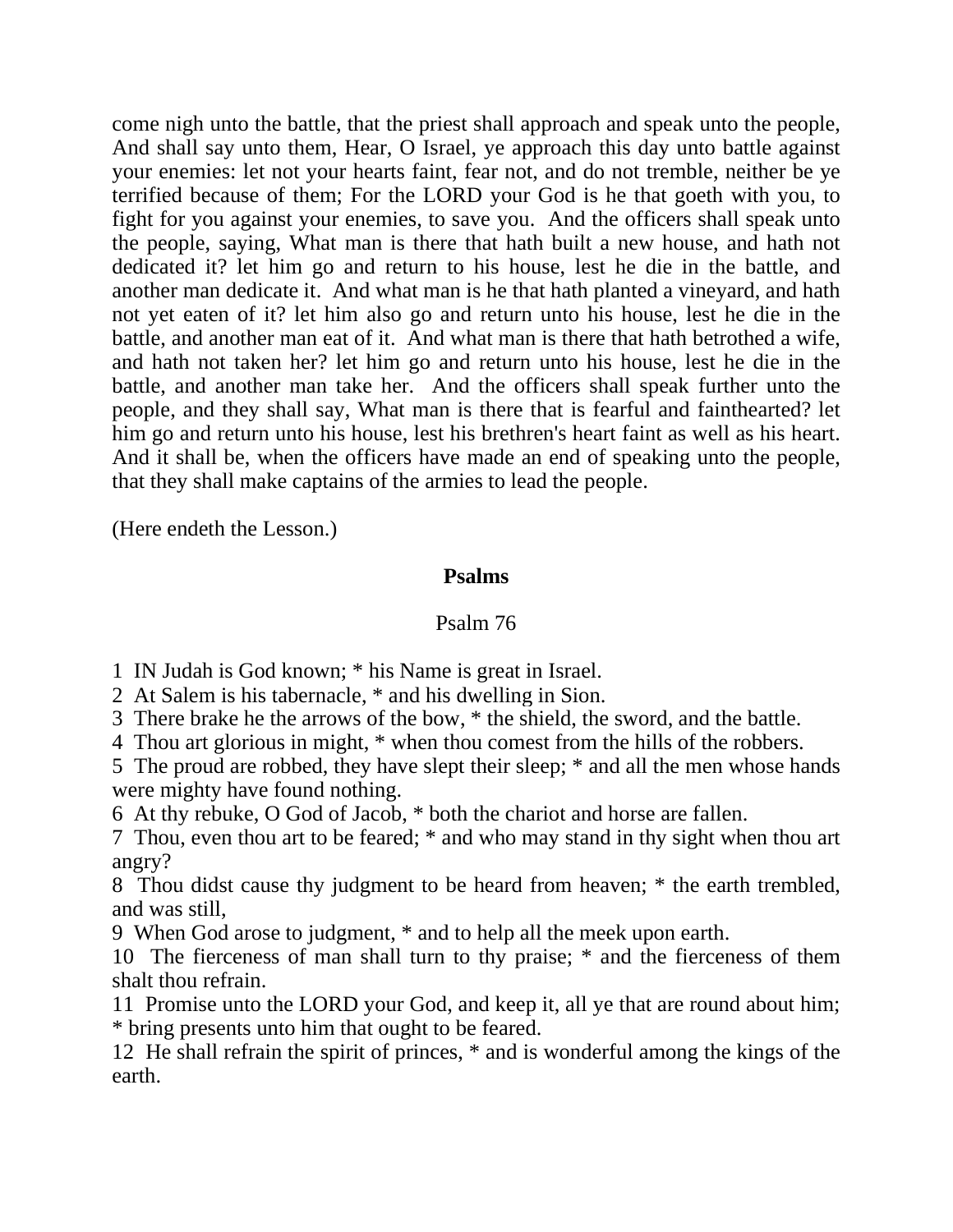#### Psalm 125

THEY that put their trust in the LORD shall be even as the mount Sion, \* which may not be removed, but standeth fast for ever.

2 The hills stand about Jerusalem; \* even so standeth the LORD round about his people, from this time forth for evermore.

3 For the sceptre of the ungodly shall not abide upon the lot of the righteous; \* lest the righteous put their hand unto wickedness.

4 Do well, O LORD, \* unto those that are good and true of heart.

5 As for such as turn back unto their own wickedness, \* the LORD shall lead them forth with the evil doers; but peace shall be upon Israel.

#### **The Epistle.**

The Epistle is written in the 3<sup>rd</sup> chapter of the First Epistle of Saint John, beginning at the  $13<sup>th</sup>$  verse.

#### 1 St. John iii. 13.

MARVEL not, my brethren, if the world hate you. We know that we have passed from death unto life, because we love the brethren. He that loveth not his brother abideth in death. Whosoever hateth his brother is a murderer: and ye know that no murderer hath eternal life abiding in him. Hereby perceive we the love of God, because he laid down his life for us: and we ought to lay down our lives for the brethren. But whoso hath this world's good, and seeth his brother have need, and shutteth up his bowels of compassion from him, how dwelleth the love of God in him? My little children, let us not love in word, neither in tongue; but in deed and in truth. And hereby we know that we are of the truth, and shall assure our hearts before him. For if our heart condemn us, God is greater than our heart, and knoweth all things. Beloved, if our heart condemn us not, then have we confidence toward God. And whatsoever we ask, we receive of him, because we keep his commandments, and do those things that are pleasing in his sight. And this is his commandment, That we should believe on the name of his Son Jesus Christ, and love one another, as he gave us commandment. And he that keepeth his commandments dwelleth in him, and he in him. And hereby we know that he abideth in us, by the Spirit which he hath given us.

(Here endeth the Epistle.)